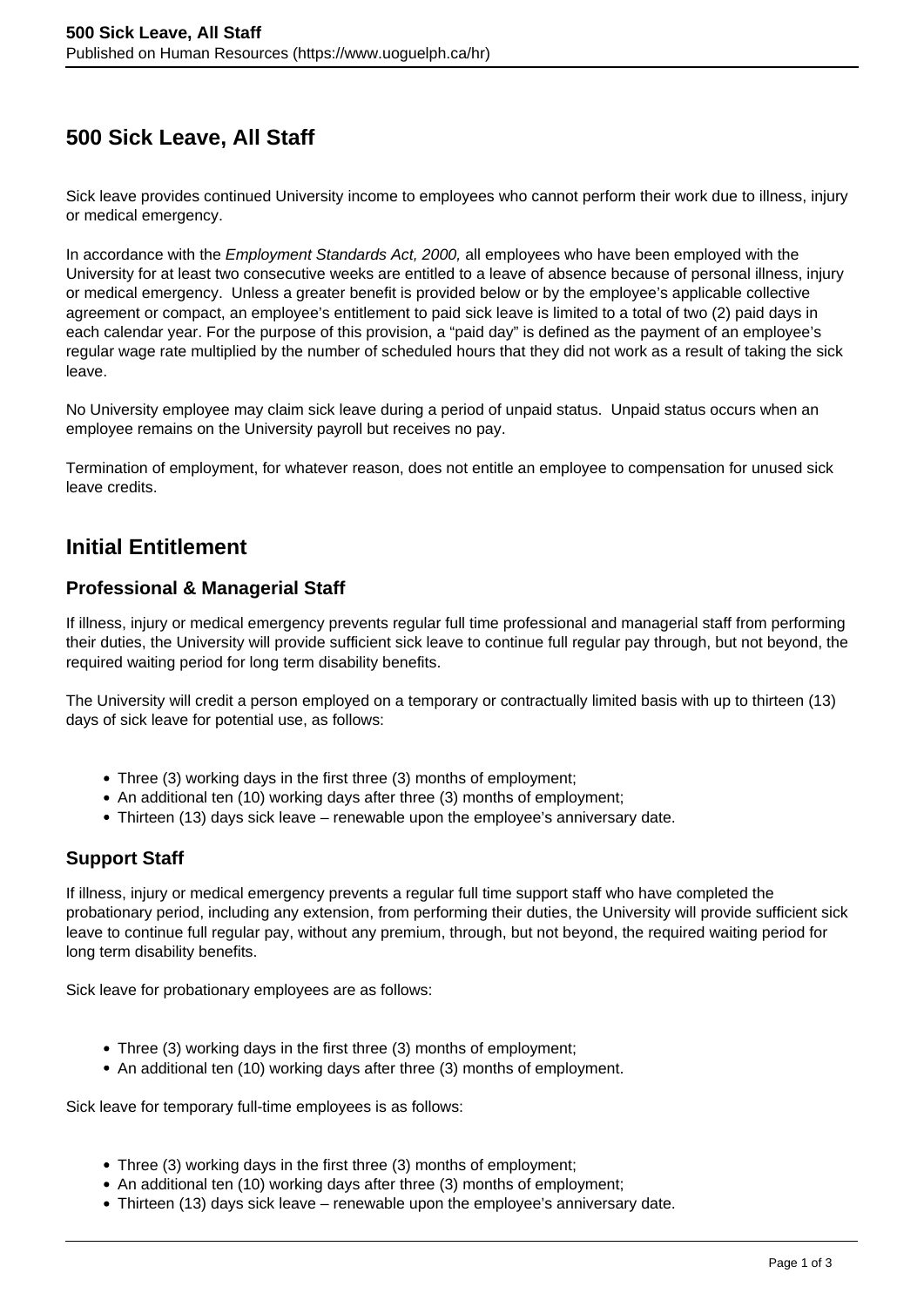# **Entitlement Beyond 90 Days**

Regular Full Time employees who will, after 90 days, become entitled by reason of disability to receive income protection at 66-2/3% of their salary rate at the time of commencement of the disability, will receive an additional 13-1/3% of their basic wages for up to 4 months from the commencement of the time for which income protection payments are received for until the disability ceases, whichever is sooner.

# **Employee Notification Requirements**

#### **Support Staff**

If an employee cannot report to work due to an illness, injury or medical emergency, they are responsible for notifying their supervisor as soon as possible. For absences of over three (3) days, an employee must inform their supervisor of their intended return to work date at least 24 hours in advance.

During lengthy absences, an employee should provide an update to their supervisor with respect to their condition at least every two (2) weeks.

#### **Professional & Managerial Staff**

If an employee cannot report to work due to an illness, injury or medical emergency, they are responsible for notifying their Department Head as per Departmental practice, as soon as possible.

## **Supervisor / Department Notification Requirements**

Supervisors must inform Human Resources and Occupational Health and Wellness of the length of sick leave of all employees granted such leave.

If a Department anticipates that an employee on sick leave will be away from work for more than 30 days, it must inform Human Resources, to allow for the timely application for disability benefits, should it become necessary.

### **Medical Documentation Requirements**

For absences of five (5) or more days, an employee must provide medical evidence to Occupational Health and Wellness, verifying the illness. The University may require evidence for shorter absences.

## **Paid Holidays and Sick Leave**

If a paid holiday occurs in a period of paid sick leave, the University will record it as a paid holiday, not as a day of sick leave, provided the employee worked one full shift in the week immediately before the public holiday and one full shift in the week immediately following the public holiday.

## **WSIB Benefits and Sick Leave**

When the Workplace Safety and Insurance Act (WSIA) compensates an employee, the University will continue the employee's salary up to eligibility for long term disability (or, in the case of a temporary employee, to the limit of accumulated sick leave). The employee must reimburse the University for compensation received pursuant to the WSIA for which the University paid full salary. When a temporary employee returns to work, the University will reinstate the sick leave used for the period payable under the WSIA.

Note: For sick leave for those employees covered by a collective agreement, please refer to the relevant agreement.